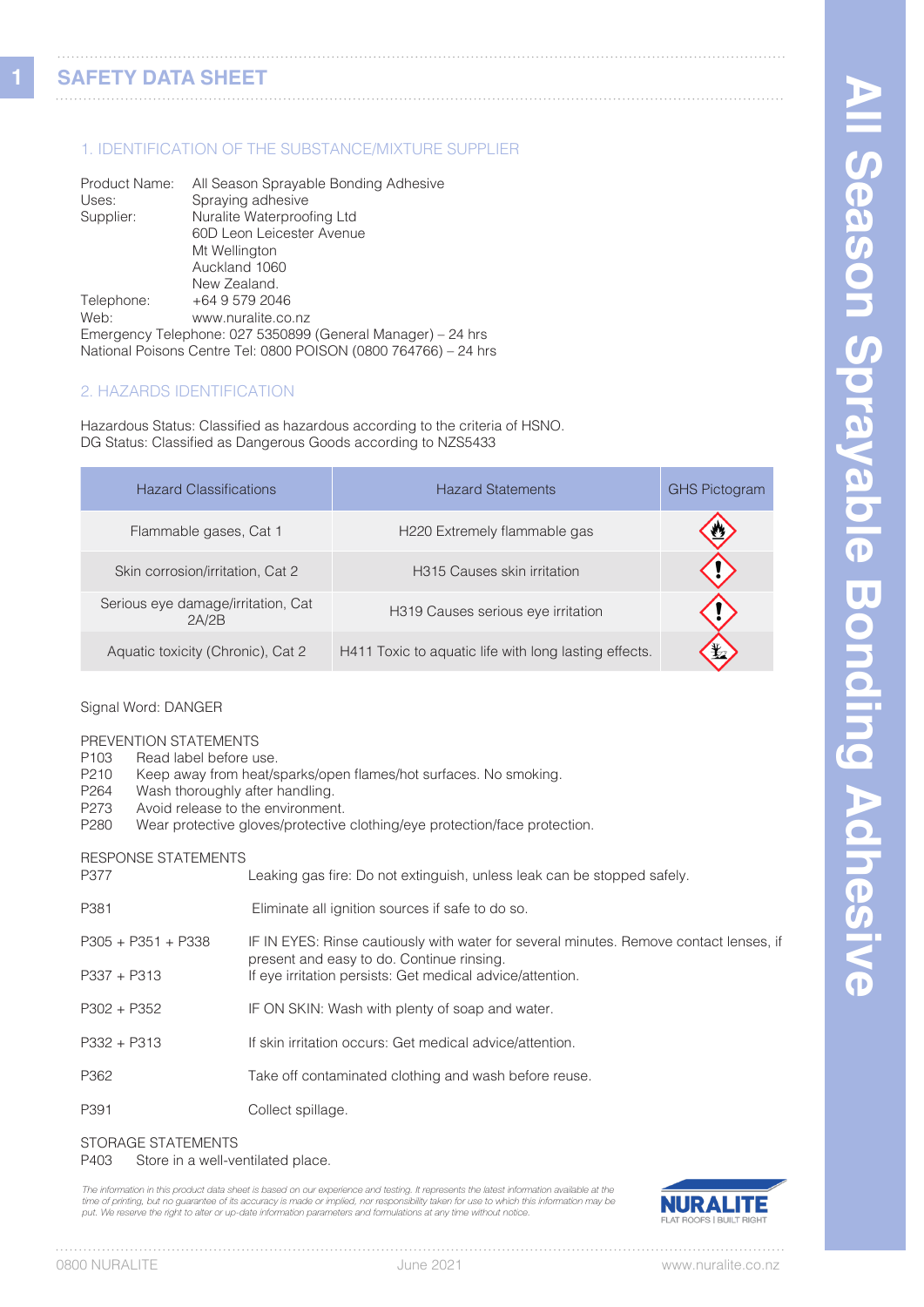# DISPOSAL STATEMENTS<br>P501 Do not let this pro

Do not let this product enter the environment. Do not dispose of in waterways or sewers. Dispose of this material and its container as hazardous waste, via a licensed facility. See local council for disposal/recycling information.

### 3. COMPOSITION/INFORMATION ON INGREDIENTS

| <b>Chemical Entity</b>                                                      | <b>CAS Number</b> | Proportion %w/w |  |
|-----------------------------------------------------------------------------|-------------------|-----------------|--|
| methyl acetate                                                              | $79 - 20 - 9$     | $>= 10 - 30$    |  |
| cyclohexane                                                                 | 110-82-7          | $>= 10 - 30$    |  |
| acetone; 2-propanone                                                        | $67 - 64 - 1$     | $>= 7 - 13$     |  |
| pentane                                                                     | $109 - 66 - 0$    | $>= 5 - 10$     |  |
| petroleum gases, liquefied                                                  | 68476-85-7        | $>= 3 - 57$     |  |
| carbon dioxide                                                              | 124-38-9          | $>= 3 - 5$      |  |
| Other ingredients: Non-hazardous or below the hazardous threshold – to 100% |                   |                 |  |

### 4. FIRST AID MEASURES

| Swallowed           | If swallowed do NOT induce vomiting. Give water to drink. Get medical attention if<br>symptoms occur.                                                       |
|---------------------|-------------------------------------------------------------------------------------------------------------------------------------------------------------|
| Inhaled             | If inhaled, move the victim to fresh air immediately. Begin artificial respiration if<br>breathing has stopped. Obtain medical attention if symptoms occur. |
| Eye Contact         | If splashed in the eyes, wash out immediately with water. Obtain medical<br>attention if irritation occurs.                                                 |
| <b>Skin Contact</b> | If skin or hair contact occurs, remove contaminated clothing and flush skin and<br>hair with running water. Get medical attention if symptoms occur.        |
| Further Information | For advice contact the National Poisons Centre – 0800 POISON (0800 764 766)<br>- or a doctor, immediately.                                                  |

## 5. FIRE-FIGHTING MEASURES.

| Suitable extinguishing media<br>Unsuitable extinguishing media<br>Hazards from the substance<br>Hazardous combustion products | In case of fire, use water spray (fog), sand, dry chemical or CO2.<br>High volume water jet.<br>In a fire or if heated, a pressure increase will occur and the container may burst.<br>Decomposition products may inclde:<br>Carbon oxides, Nitrogen oxides, Hydrogen chloride gas. |
|-------------------------------------------------------------------------------------------------------------------------------|-------------------------------------------------------------------------------------------------------------------------------------------------------------------------------------------------------------------------------------------------------------------------------------|
| Special precautions for<br>fire-fighters                                                                                      | Promptly isolate the scene by removing all persons from the vicinity of the<br>incident if there is a fire. No action shall be taken involving any personal risk or<br>without suitable training.                                                                                   |
| Special protective equipment<br>for fire-fighters                                                                             | Fire-fighters should wear appropriate protective equipment and self-contained<br>breathing apparatus (SCBA) with a full face-piece operated in positive pressure mode.                                                                                                              |
| 6. ACCIDENTAL RELEASE MEASURES.                                                                                               |                                                                                                                                                                                                                                                                                     |

| Personal precautions      | Wear appropriate Personal Protective Equipment (see section 8). Provide<br>adequate ventilation.                                                                                                                                                                                       |
|---------------------------|----------------------------------------------------------------------------------------------------------------------------------------------------------------------------------------------------------------------------------------------------------------------------------------|
| Environmental precautions | Avoid dispersal of spilt material and runoff and contact with soil, waterways, drains<br>and sewers. Inform the relevant authorities if the product has caused<br>environmental pollution (sewers, waterways, soil or air).                                                            |
| Spill                     | Contain spillage, soak up with non-combustible absorbent material, (e.g. sand,<br>earth, diatomaceous earth, vermiculite) and transfer to a container for disposal<br>according to local / national regulations (see section 13).<br>Keep in suitable, closed containers for disposal. |

The information in this product data sheet is based on our experience and testing. It represents the latest information available at the<br>time of printing, but no guarantee of its accuracy is made or implied, nor responsibi

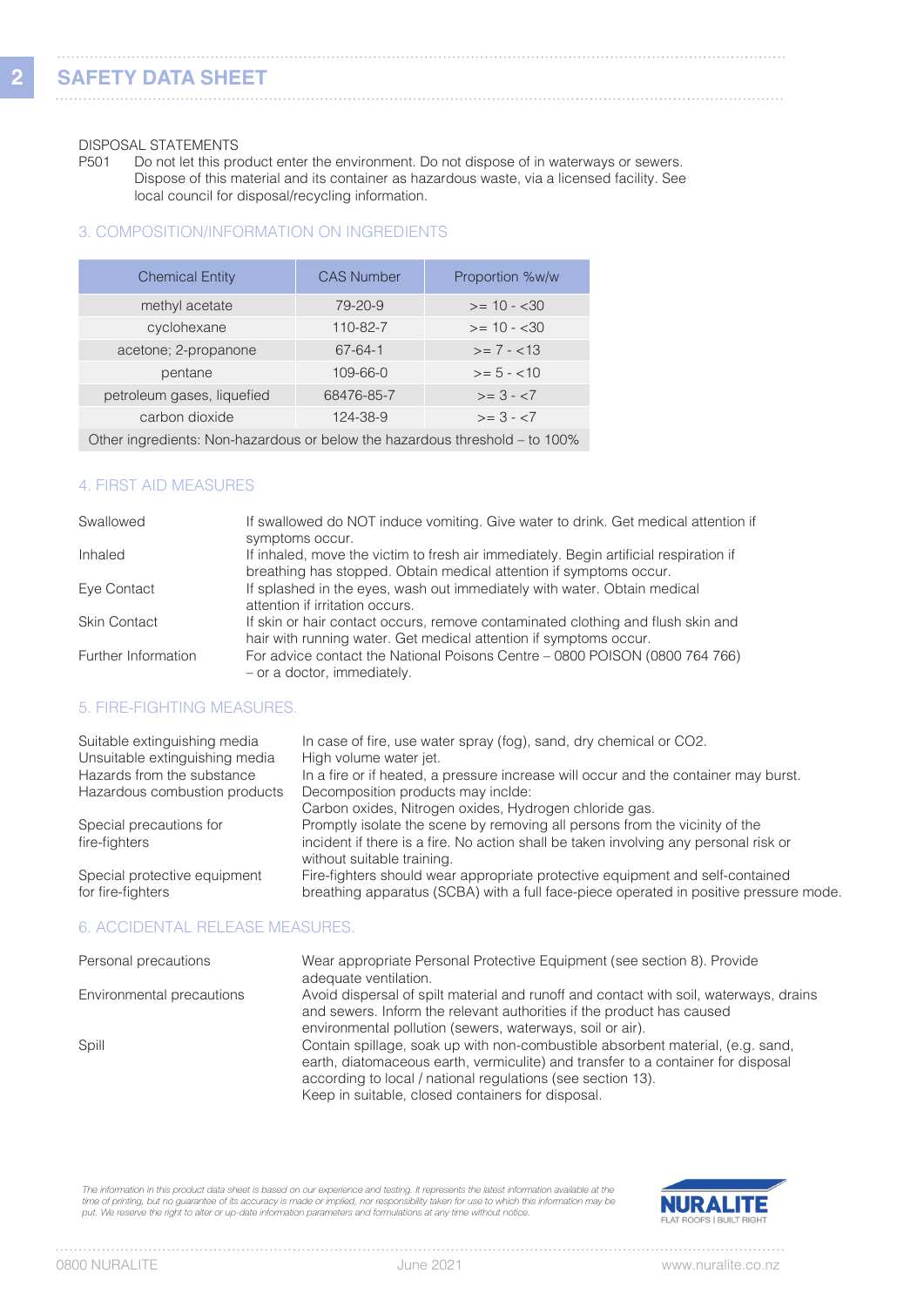# **SAFETY DATA SHEET**

#### 7. HANDLING AND STORAGE.

| Handling | Keep away from sources of ignition - No smoking. Use only in area provided with appropriate exhaust<br>ventilation. |
|----------|---------------------------------------------------------------------------------------------------------------------|
|          | For personal protection see section 8.                                                                              |
|          | Smoking, eating and drinking should be prohibited in the application area.                                          |
|          | Pressurized container: protect from sunlight and do not expose to temperatures exceeding 50 °C. Do                  |
|          | not pierce or burn, even after use.                                                                                 |
|          | Keep away from fire, sparks and heated surfaces. Do not use sparking tools.                                         |
|          | Use only with adequate ventilation.                                                                                 |
| Storage  | BEWARE: Aerosol is pressurized. Keep away from direct sun exposure and temperatures over 50 °C.                     |
|          | Do not open by force or throw into fire even after use.                                                             |
|          | Do not spray on flames or red-hot objects. Keep in a dry, cool and well-ventilated place                            |

### 8. EXPOSURE CONTROL/PERSONAL PROTECTION

| Product/Ingredient | <b>WES/TWA</b>     | <b>WES/STEL</b>        | Reference |
|--------------------|--------------------|------------------------|-----------|
| Methyl Acetate     | 200ppm, 606mg/m3   | 250ppm, 757mg/m3       | NZ-WES    |
| Cyclohexane        | 100ppm, 350mg/m3   | 300ppm, 1050mg/m3      | NZ-WES    |
| Acetone            | 500ppm, 1185mg/m3  | 1000ppm, 2375mg/m3     | NZ-WES    |
| Pentane            | 600ppm, 1770mg/m3  | 750ppm, 2120mg/m3      | NZ-WES    |
| <b>LPG</b>         | 1000ppm, 1800mg/m3 |                        |           |
| Carbon Dioxide     | 5000ppm, 9000mg/m3 | 30,000ppm, 54,000mg/m3 | NZ-WES    |

#### ENGINEERING CONTROLS

General ventilation and local exhaust should be suitable to keep vapour concentrations below WES/TWA. Ventilation equipment should be explosionproof when operating in flammable zones

#### PERSONAL PROTECTION







Respiratory Wear a vapour respirator. Eyes Wear chemical goggles/face protection.<br>
Hands Wear chemical gloves – PVC, Polychlorp Wear chemical gloves – PVC, Polychlorpropene, Butyl rubber or Nitrile. Other Wear overalls or dust coat. Use PVC apron when handling large quantities.

## 9. PHYSICAL AND CHEMICAL PROPERTIES

| <b>PROPERTY</b>           | <b>SPECIFICATION</b>                       |
|---------------------------|--------------------------------------------|
| Physical state            | Liquid (dispensed as aerosol)              |
| Colour                    | Green                                      |
| Odour                     | Hydrocarbon-like                           |
| рH                        | No data                                    |
| <b>Boiling Pt</b>         | $36^{\circ}$ C                             |
| Melting Pt                | No data                                    |
| Flash Pt                  | -35°C                                      |
| Flammability (solid, gas) | Extremely flammable (dispensed as aerosol) |
| Explosive properties      | LEL: 1.2%(v), UEL: 16%(v)                  |
| Vapour pressure           | 233 hPa (20°C)                             |
| Density                   | $0.856$ g/m: (20 $^{\circ}$ C              |
| Solubility                | Immiscible with water                      |
| Viscosity                 | No data                                    |
| Auto Ignition temperature | $260^{\circ}$ C                            |

#### 10. STABILITY AND REACTIVITY

Stability Stability **The product is stable** 

The information in this product data sheet is based on our experience and testing. It represents the latest information available at the time of printing, but no guarantee of its accuracy is made or implied, nor responsibility taken for use to which this information may be<br>put. We reserve the right to alter or up-date information parameters and formulations



 $1.1.1.1$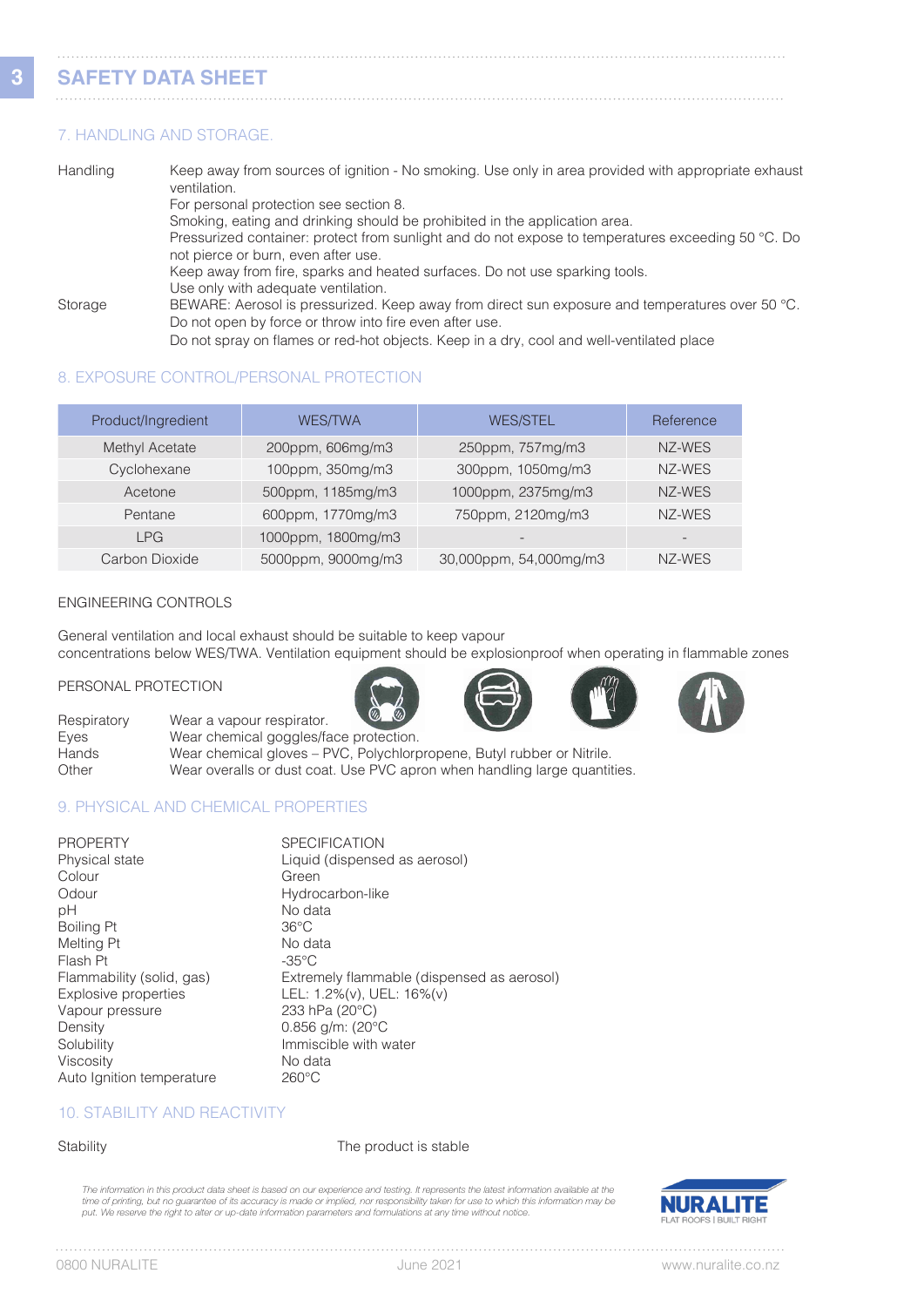# **SAFETY DATA SHEET**

Possibility of hazardous reactions Under normal conditions of storage and use, hazardous reactions will not occur.<br>Conditions to avoid Conditions to avoid Conditions to avoid<br>
Incompatible materials<br>
Conditional agents, Acids and Sparks. Oxidizing agents, Acids and bases, Metals, halogenated compounds Hazardous decomposition products Under fire conditions: carbon oxides, nitrogen oxides, Hydrogen chloride gas, Aldehydes, Hydrocarbons, acids

#### 11. TOXICOLOGICAL INFORMATION

| Original data sourced from CCID – mixture rules applied |                                                                       |
|---------------------------------------------------------|-----------------------------------------------------------------------|
| <b>Acute Oral Toxicity</b>                              | Not Classified                                                        |
| <b>Acute Dermal Toxicity</b>                            | Not Classified                                                        |
| Acute Inhalation Toxicity                               | Not Classified                                                        |
| <b>Acute Aspiration Toxicity</b>                        | Not Classified (contents may be fatal if swallowed and enter airways, |
|                                                         | but unlikely to occur when stored in a pressure vessel)               |
| Skin Irritancy/Corrosion                                | Causes skin irritation.                                               |
| Eye Irritancy/Corrosion                                 | Causes serious eye irritation.                                        |
| <b>Respiratory Sensitisation</b>                        | Not Classified                                                        |
| <b>Skin Sensitisation</b>                               | Not Classified                                                        |
| Mutagenic                                               | Not Classified                                                        |
| Carcinogenic                                            | Not Classified                                                        |
| Reproductive/Development Toxicity                       | Not Classified                                                        |
| STOT-SE                                                 | Not Classified                                                        |
| STOT-RE                                                 | Not Classified                                                        |

| <b>Toxicity Data</b>                   |               |
|----------------------------------------|---------------|
| <b>Product Acute Toxicity Estimate</b> |               |
| ORAL LD50                              | >2000 mg/kg   |
| DERMAL LD50                            | >2000 mg/kg   |
| INHALATION LC50 (vapours)              | $>20$ mg/L/4H |
|                                        |               |

| Ingredient:           | Oral LD50 mg/kg | Dermal LD50 mg/kg        | Inhalation LC50 mg/L/4H |
|-----------------------|-----------------|--------------------------|-------------------------|
| <b>Methyl Acetate</b> | 3705 - Rabbit   |                          |                         |
| Acetone               | 3000 – Mouse    |                          |                         |
| Cyclohexane           | $813 - Mouse$   | $\overline{\phantom{0}}$ | $13.9 - Vap - Rat$      |

#### 12. ECOLOGICAL INFORMATION

This product is classified as Ecotoxic according to the criteria of HSNO. Toxic to aquatic life with long lasting effects.

| Ecotoxicity Data - CCID<br>Product Calculated Aquatic Ecotoxicity | $-L(E)C50 > 1 - \leq 10$ mg/L:                                                                                                                                        |
|-------------------------------------------------------------------|-----------------------------------------------------------------------------------------------------------------------------------------------------------------------|
| Product/Ingredient                                                | <b>Species</b>                                                                                                                                                        |
|                                                                   | <b>FISH</b>                                                                                                                                                           |
| Cyclohexane                                                       | SPECIES: Morone saxatilis (Striped bass)<br><b>TYPE OF EXPOSURE: Static</b><br>DURATION: 4 day (96 hr)<br>ENDPOINT: LC50 (Mortality)<br>VALUE: 8300 ug/l (= 8.3 mg/l) |
|                                                                   | <b>CRUSTACEAN</b>                                                                                                                                                     |
| Cyclohexane                                                       | SPECIES: Daphnia magna (Crustacea)<br><b>TYPE OF EXPOSURE:</b><br>DURATION: 48 hr<br>ENDPOINT: EC50 (IM)<br>VALUE: 3.78 mg/l                                          |
|                                                                   |                                                                                                                                                                       |

*The information in this product data sheet is based on our experience and testing. It represents the latest information available at the*  time of printing, but no guarantee of its accuracy is made or implied, nor responsibility taken for use to which this information may be<br>put. We reserve the right to alter or up-date information parameters and formulations

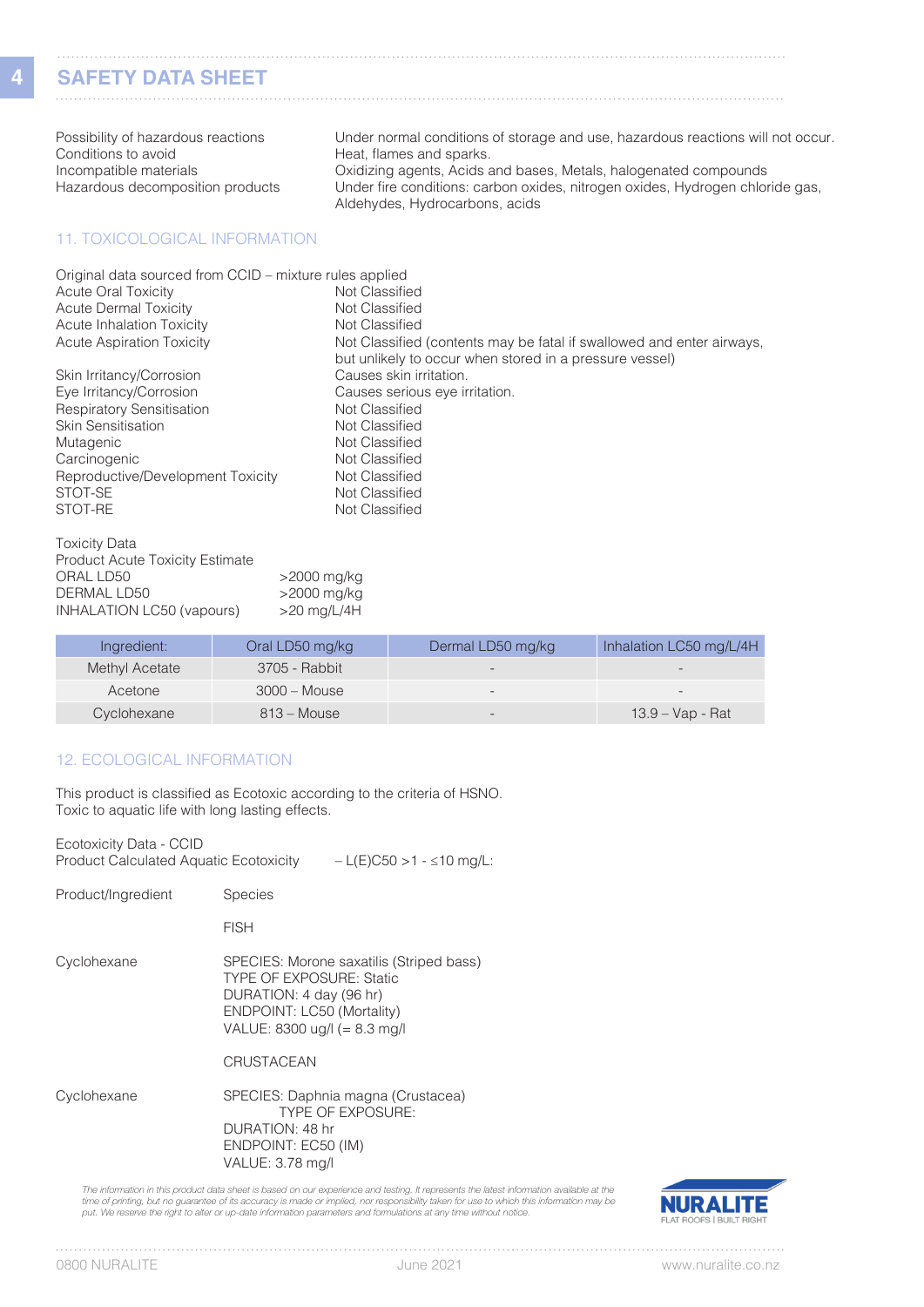# **SAFETY DATA SHEET**

Pentane SPECIES: Daphnia magna (Crustacea) TYPE OF EXPOSURE: DURATION: 48 hr ENDPOINT: EC50 VALUE: 9.74 mg/l

| Persistence & Degradability |                        |
|-----------------------------|------------------------|
| Cyclohexane                 | Not rapidly degradable |
| Pentane                     | Rapidly degradable     |
|                             |                        |

Mobility No data

| Bioaccumulative Potential |                     |
|---------------------------|---------------------|
| Cyclohexane               | Not bioaccumulative |
| Pentane                   | Not bioaccumulative |

#### 13. DISPOSAL CONSIDERATION

Do not let this product enter the environment. Do not dispose of in waterways or sewers. Dispose of this material and its container as hazardous waste, via a licensed facility. See local council for disposal/recycling information.

#### 14. TRANSPORTATION INFORMATION

| Regulated for transport:<br>UN Number: | Keep separated from foodstuffs<br>3501                   |
|----------------------------------------|----------------------------------------------------------|
| Proper Shipping Name:                  | CHEMICAL UNDER PRESSURE, FLAMMABLE, NOS (Methyl acetate, |
|                                        | Pentanes)                                                |
| Class:                                 | 2.1                                                      |
| Packing Group:                         | N/A                                                      |
| Hazchem:                               | 2YF                                                      |
| Marine Pollutant:                      | Yes                                                      |
|                                        |                                                          |

Land/Sea/Air



EHSM also required for Sea/Air

## 15. REGULATORY INFORMATION

Group Standard: HSR002532 Gas Under Pressure Mixtures - Flammable

#### HSNO CONTROLS

SDS required when any quantity is present in a workplace. At least 2 x 4.5kg powder fire extinguishers required when >50kg is present in a workplace. Emergency Response Plan and Secondary Containment required when >300kg is present in a workplace Flammable signage required when >250kg is stored. Ecotoxic signage required when >1000kg is stored. (Flammable gas, Cat 1) Hazardous Substances Location Compliance Certificate required for: >100kg (Flammable gas, Cat 1) Hazardous Atmosphere Zone required for: >100kg Certified Handler:<br>Tracking: Not Required

*The information in this product data sheet is based on our experience and testing. It represents the latest information available at the time of printing, but no guarantee of its accuracy is made or implied, nor responsibility taken for use to which this information may be put. We reserve the right to alter or up-date information parameters and formulations at any time without notice.*